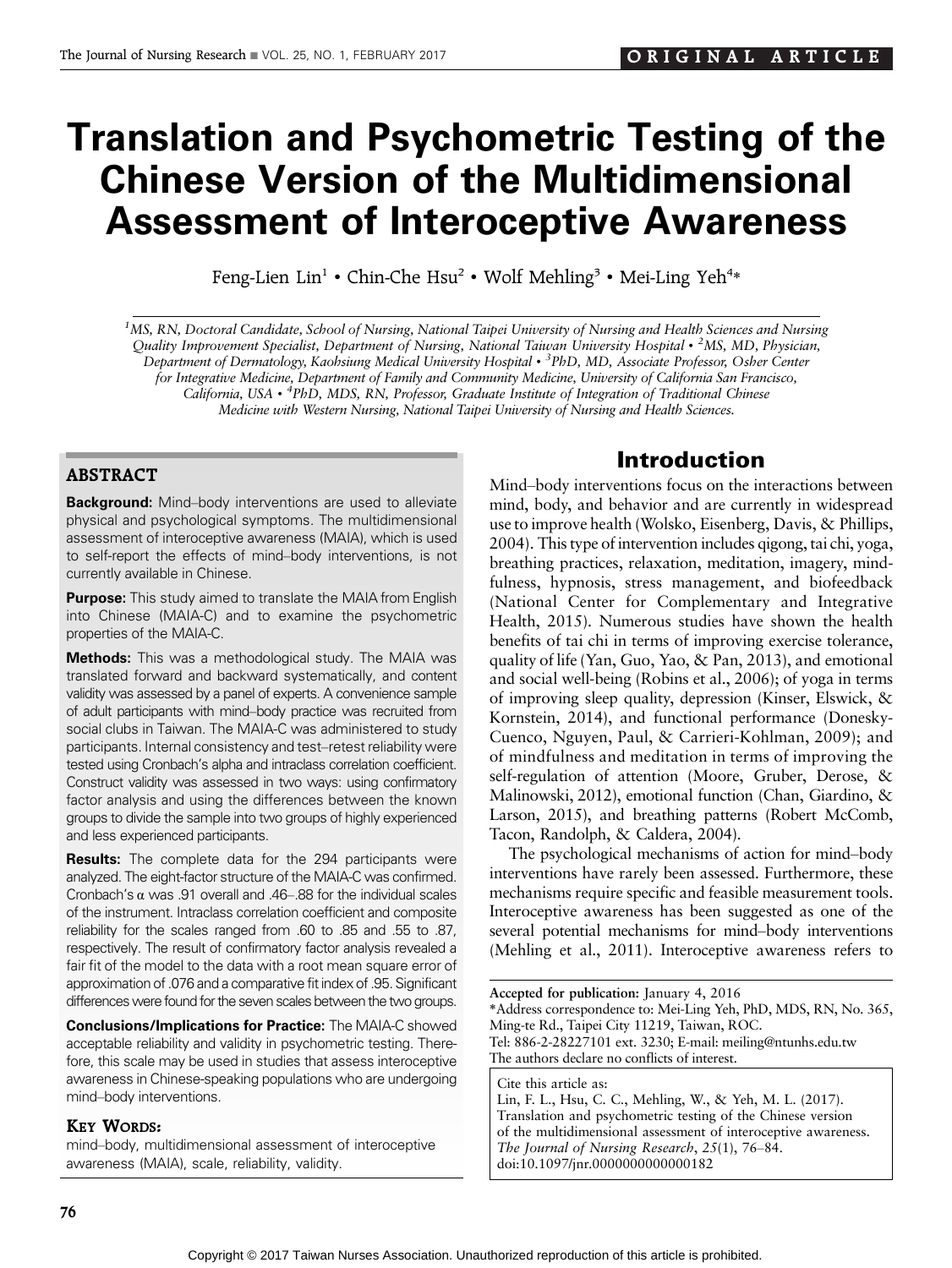one's conscious and internal perception of changes in heart rate, breathing, and autonomic nervous system sensations (Khalsa et al., 2008). Interoceptive awareness is at the interface of mind and body. Therefore, improving this type of awareness may benefit health. Interoceptive awareness has been measured objectively as interoceptive accuracy, which has not been shown to be sensitive to change through the use of mind-body interventions (Parkin et al., 2014). The closely related, partly overlapping, and equally complex construct of bodily awareness is the awareness of interoceptive and proprioceptive body signals. This construct has been measured using self-report scales. However, these scales are inadequate, as they are limited either by reduced dimensionality or by their conceptualization as proxy measures for anxiety (Mehling et al., 2009).

Interoception has been studied intensely in psychophysiology (Khalsa et al., 2008), neuroscience (Khalsa, Rudrauf, Feinstein, & Tranel, 2009), and cognitive science (Ainley, Maister, Brokfeld, Farmer, & Tsakiris, 2013). Interoception has been associated with emotion regulation (van 't Wout, Faught, & Menino, 2013) and attention (Ainley et al., 2013). All of these studies assessed interoceptive accuracy, which is only one aspect of the much broader concept of interoception and its awareness (Garfinkel, Seth, Barrett, Suzuki, & Critchley,  $2015$ ). To investigate the potential effects of mind-body interventions, the assessment of interoceptive accuracy by objective measures is important, although conceptually limited (Bornemann, Herbert, Mehling, & Singer, 2015).

The multidimensional assessment of interoceptive awareness (MAIA) is a self-report questionnaire that was developed to address some of these limitations and to capture any changes in the multiple dimensions of interoceptive body awareness that individuals may experience with mind-body interventions (Mehling et al., 2012). The MAIA includes eight scales that separately assess the awareness of sensations internally, the quality of one's attention, the attitude toward and behavioral reaction to bodily sensations, and the individual style and capacity for mind-body integration. The eight MAIA scales are Noticing, Not-distracting, Not-worrying, Attention regulation, Emotional awareness, Self-regulation, Body listening, and Trusting. To apply the MAIA in a Chinese-speaking population, this study was undertaken to systematically translate this instrument and study the psychometric properties of the Chinese version.

## Methods

#### **Translation**

First, permission to translate the MAIA was obtained from the original author of the instrument, Dr. Wolf Mehling. Next, a systematic forward-backward translation of the MAIA from the original English into Chinese was conducted using the decentered translations strategy to retain the equivalency of meanings across the two languages and cultural settings (Huang, Hsueh, Lu, & Huang, 2016; Yeh & Chen, 1998). This procedure followed the principle of cross-cultural adaptation of self-report measures for different languages (Beaton, Bombardier, Guillemin, & Ferraz, 2000). Five native Chinese speakers who spoke English and were familiar with both cultures each conducted a forward translation of the instrument into Chinese. Two of the translators were physicians, and three were university professors with expertise in health and exercise. Discrepancies among their five translations were thoroughly discussed and amended to produce the most appropriate and adequate translation (Peters & Passchier, 2006). The authors made sure that the forward-translated version was identical in meaning to the original English version. A medical school professor from the United States whose first language is Chinese, and who studies mind-body approaches, was consulted to review the agreed-upon forward-translated Chinese version of the MAIA.

Two individuals, an English-language college teacher trained in linguistics in Taiwan and a U.S.-based physician specializing in physical medicine and rehabilitation, back translated the forward-translated Chinese version into English independently. Each was blinded to the original English version of the MAIA. The lead developer of the MAIA was consulted to review the back-translation to ensure the literal and conceptual equivalence and to address discrepancies between the original and back-translated versions. All of the remaining discrepancies were resolved in thorough discussions between the authors to assure conceptual and semantic equivalence with the original version of the MAIA. The preliminary version of the MAIA-C was evaluated for readability and acceptability using cognitive testing with five teenage Chinese speakers and three senior nursing experts in a Taiwanese hospital, which resulted in only minor modifications to the final MAIA-C.

#### Research Design

This methodological study of the MAIA-C was designed by following the current principles in measurement theory (Waltz, Strickland, & Lenz, 2010). Reliability was examined as internal consistency, test-retest, and construct reliability. Validity was examined as content and construct validity.

#### Sampling

A convenience sample was recruited. The inclusion criteria were healthy people aged 20 years or older who participated in social clubs that involved tai chi, qigong, martial arts, yoga, mindfulness, or meditation and who were fluent in speaking, reading, and writing Chinese. Those with cognitive impairments were excluded from the study. A panel of experts in mind-body practices and interventions served as content validators to examine the content validity of the translation. To determine internal consistency reliability and to test construct validity using factor analysis, a minimum sample size of 300 participants was recommended (Nunnally & Bernstein, 1994). Three hundred fifteen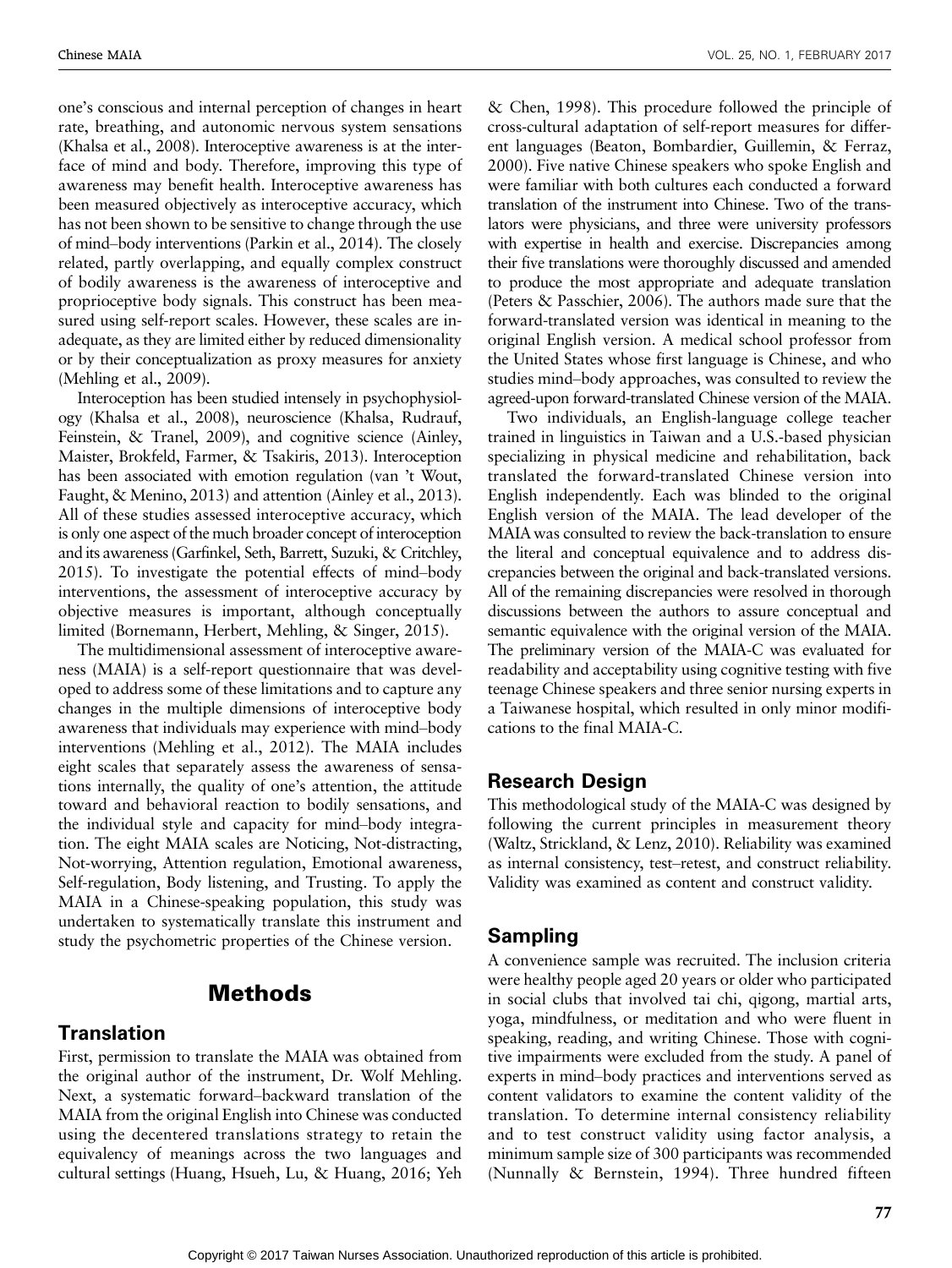volunteers were recruited to accommodate an attrition rate of up to 5% and the potential of incomplete data submissions. To assess test–retest reliability, 38 participants filled out the MAIA-C twice at an interval of 2 weeks. Five participants were invited to participate in a cognitive interview session, which assessed their perceptions regarding the ease of comprehension, relevance, and clarity of expression of each individual item.

#### Ethical Considerations

Study approval was obtained from the research ethics committee of the National Taiwan University Hospital (Ref. no. 201304063RINC). Participants who met the inclusion criteria were invited to fill out a demographic information sheet and the MAIA-C. Written informed consent was obtained after detailed explanation of the purpose and procedures of this study. This study used ID numbers rather than participant names on each questionnaire to ensure participant anonymity. Completing the questionnaires took between 10 and 15 minutes. Participants were free to withdraw from the study at any time without further consequences. Data were collected from June 2013 to March 2014.

#### Reliability/Validity of the Instrument

The original MAIA includes 32 items categorized into the following eight scales, as noted. Each item was scored on a 6-point Likert scale, ranging from 0 (never) to 5 (always). Each scale received an average score of  $3-7$  points, with higher scores indicating more positively appraised interoceptive awareness. Reliability and validity of the MAIA have been confirmed in a U.S. sample (Mehling et al., 2012, 2013). Internal consistency reliability appears adequate, with Cronbach's alphas ranging from .66 to .82. An eightfactor model fitted the data with a comparative fit index of .89 and a root mean square error of approximation of .06.

#### Data Collection and Data Analysis

Statistical analyses were conducted using IBM SPSS Statistics for Windows 20.0 (IBM Inc., Armonk, NY, USA) and the Linear Structural Relations model version 8.43 (Scientific Software International, Lincolnwood, IL, USA). To conduct a contrasted group approach, study participants were divided into two groups by level of experience in mind-body approaches, which was assessed by the number of years of practice. Participants who had practiced the primary type of exercise for less than 5 years were grouped into the ''less experienced'' (LE) group, and the remaining participants were grouped into the ''highly experienced'' (HE) group. Descriptive statistics were applied to identify the characteristics of the participants. Differences between groups were then examined using t tests for continuous variables and the chi-square or Fisher's exact test for categorical variables. The item-objective relevance was assessed using the 4-point content validity index (CVI) at both the item (I-CVI) and scale (S-CVI) levels to determine content validity (Waltz et al., 2010). I-CVI levels of .78 or higher and S-CVI levels of .90 or higher are recommended (Polit & Beck, 2010).

The cognitive interviews that were conducted for the current study were in-depth interviews that assessed the participants' understanding of the questions and specific terms and identified difficulties with the response choices (Mehling et al., 2012). Internal consistency reliability was assessed using Cronbach's alpha, with values of .70–.90 viewed as acceptable (Nunnally  $\&$  Bernstein, 1994). Test-retest reliability was assessed using the intraclass correlation coefficient (ICC) with a two-way mixed effects model, which establishes the reliability of collecting data from raters that are not randomly selected (Portney & Watkins, 2009). ICC values of .40–.75 were interpreted as representing fair-togood agreement (Fleiss, Levin, & Paik, 2004). Construct reliability was assessed using standardized factor loadings and error variances (Raykov, 1997), with values above .5 (Raine-Eudy, 2000) or .6 (Bagozzi & Yi, 1988) generally viewed as acceptable, respectively.

A contrasted group approach was used to compare the two groups of different experience levels using the t test as well as to assess the ability of the MAIA-C to detect differences between the known groups (Waltz et al., 2010). Construct validity was assessed using confirmatory factor analysis (CFA), with minimal factor loadings of .3. The  $\chi^2$  test,  $\chi^2$ /*df* ratio (<5), goodness-of-fit index (>.90), adjusted goodness-of-fit index  $(> 0.90)$ , comparative fit index  $(> 0.90)$ , root mean square residual  $\langle \leq S \rangle$ , root mean square error of approximation  $\langle 0.08 \rangle$ , and critical N  $\langle 0.200 \rangle$  were used to determine a model fit for the CFA that provided a robust maximum likelihood estimation (Yeh & Gau, 1999). A model improvement using model modification was conducted as needed. The selection of parameters to be freed was based on two rules: (a) it should be consistent with the theory, and (b) parameters must be selected that have large expected changes in  $\chi^2$  and in the other parameters (Kaplan, 1990) and that are suggested by the Linear Structural Relations program. P values of less than .05 were considered statistically significant.

## Results

#### Participant Characteristics

Of the 315 participants recruited, 21 were excluded from data analysis because of more than 12 missing values on the 32-item MAIA-C. Therefore, 294 (93.3%) responses were used in further analysis. Table 1 presents the demographic characteristics for both groups, with 218 (74.1%) in the LE group and 76 (25.9%) in the HE group. The mean age of participants was  $45.2 \pm 13.1$  years. Most participants were female (69.7%), college educated (57.5%), married (63.0%), and religious (56.5%) and exercised regularly (74.8%). The two groups were significantly different in terms of age, religious affiliation, health status, life satisfaction,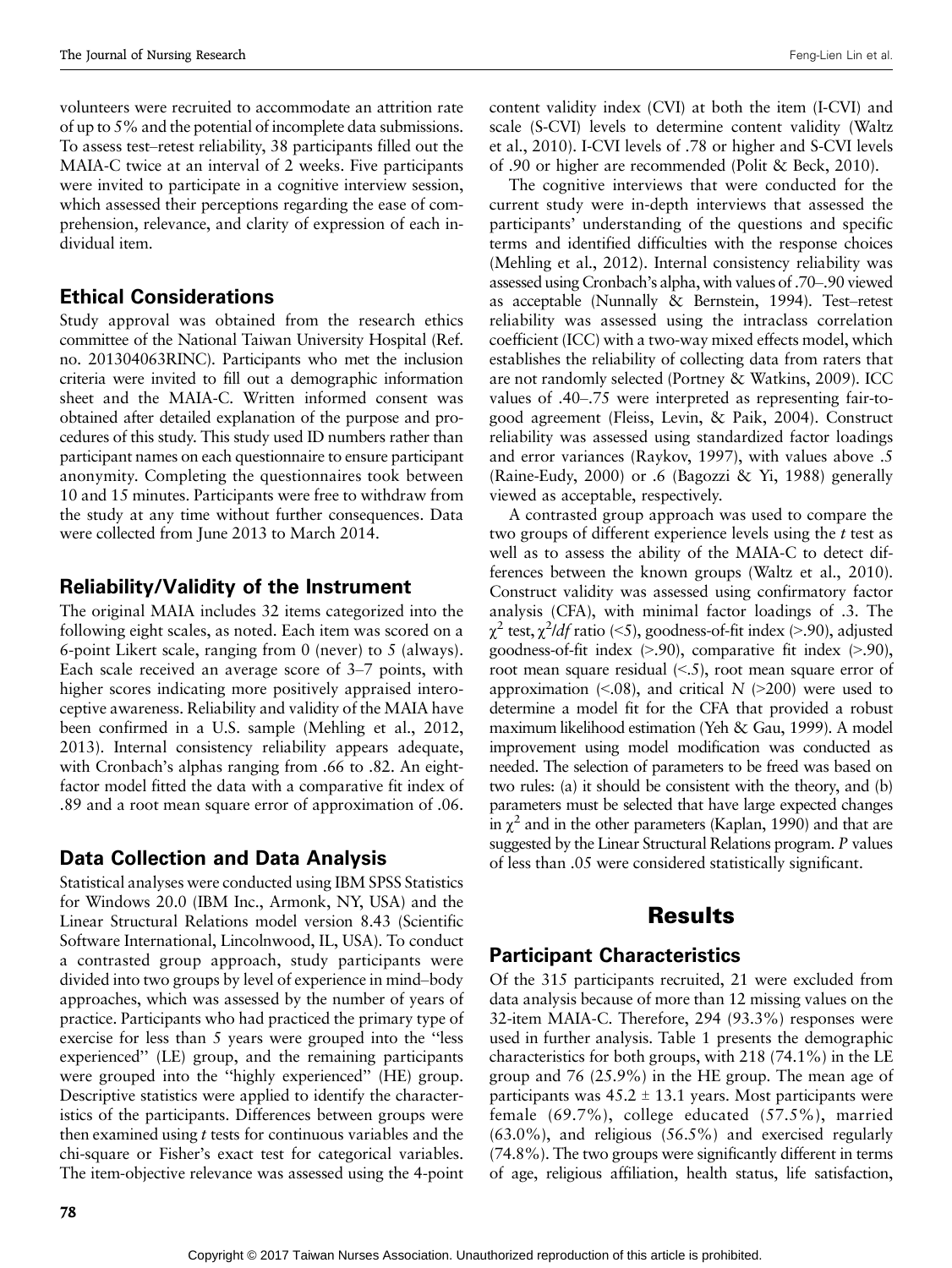#### TABLE 1. Demographic Characteristics for the Two Groups (N = 294)

|                                     | <b>Total</b> |              |              | LE $(n = 218)$ |                  | HE $(n = 76)$  |                      |                  |
|-------------------------------------|--------------|--------------|--------------|----------------|------------------|----------------|----------------------|------------------|
| <b>Variable</b>                     | $\mathbf n$  | $\%$         | $\mathbf n$  | $\%$           | $\mathbf n$      | $\%$           | $t/\chi^2$           | $\boldsymbol{p}$ |
| Age (years), M and SD               | 45.2         | 13.1         | 44.3         | 13.3           | 47.9             | 12.0           | $t = -2.08$          | .04              |
| Sex                                 |              |              |              |                |                  |                | $\chi^2 = .20^{\#}$  | .66              |
| Female                              | 205          | 69.7         | 153          | 70.2           | 52               | 68.4           |                      |                  |
| Male                                | 86           | 29.3         | 62           | 28.4           | 24               | 31.6           |                      |                  |
| Not provided                        | 3            | 1.0          | 3            | 1.4            | $\overline{0}$   | $\overline{0}$ |                      |                  |
| Education                           |              |              |              |                |                  |                | $\chi^2 = 1.68$      | .43              |
| Less than college                   | 74           | 25.2         | 56           | 25.6           | 18               | 23.8           |                      |                  |
| College                             | 169          | 57.5         | 122          | 56.0           | 47               | 61.8           |                      |                  |
| Graduate                            | 48           | 16.3         | 39           | 17.9           | $\boldsymbol{9}$ | 11.8           |                      |                  |
| Not provided                        | 3            | 1.0          | $\mathbf{1}$ | 0.5            | $\overline{2}$   | 2.6            |                      |                  |
| Marital status                      |              |              |              |                |                  |                | $\chi^2 = .06^{\#}$  | .89              |
| Married                             | 185          | 63.0         | 139          | 63.7           | 46               | 60.6           |                      |                  |
| Others                              | 103<br>6     | 35.0<br>2.0  | 76<br>3      | 34.9<br>1.4    | 27<br>3          | 35.5<br>3.9    |                      |                  |
| Not provided                        |              |              |              |                |                  |                |                      |                  |
| Religious                           |              |              |              |                |                  |                | $\chi^2 = 4.26^{\#}$ | .04              |
| Yes<br><b>No</b>                    | 166<br>58    | 56.5<br>19.7 | 114<br>48    | 52.3<br>22.0   | 52<br>10         | 68.4<br>13.2   |                      |                  |
| Not provided                        | 70           | 23.8         | 56           | 25.7           | 14               | 18.4           |                      |                  |
| Health status (M and SD)            | 3.4          | 0.7          | 3.3          | 0.7            | 3.6              | 0.7            | $t = -3.23$          | .001             |
| Life satisfaction (M and SD)        | 3.4          | 0.8          | 3.3          | 0.7            | 3.7              | 0.7            | $t = -3.99$          | .001             |
| Years of exercise (M and SD)        | 4.9          | 5.3          | 1.9          | 1.1            | 10.0             | 5.6            | $t = -12.36$         | < 001            |
|                                     |              |              |              |                |                  |                | $\chi^2 = 5.13^{\#}$ |                  |
| Frequency<br>Regular                | 220          | 74.8         | 155          | 71.1           | 65               | 85.6           |                      | .03              |
| Not regular                         | 60           | 20.4         | 51           | 23.4           | $\boldsymbol{9}$ | 11.8           |                      |                  |
| Not provided                        | 14           | 4.8          | 12           | 5.5            | $\overline{2}$   | 2.6            |                      |                  |
| Type of exercise (multiple choices) |              |              |              |                |                  |                |                      |                  |
| Tai chi                             | 61           | 16.5         | 39           | 15.1           | 22               | 20.0           |                      |                  |
| Qigong                              | 37           | 10.0         | 23           | 8.9            | 14               | 12.7           |                      |                  |
| Martial arts                        | 16           | 4.3          | 9            | 3.5            | $\overline{7}$   | 6.4            |                      |                  |
| Yoga                                | 148          | 40.1         | 110          | 42.6           | 37               | 33.6           |                      |                  |
| Mindfulness                         | 47           | 12.7         | 36           | 14.0           | 11               | 10.0           |                      |                  |
| Meditation                          | 60           | 16.3         | 41           | 15.9           | 19               | 17.3           |                      |                  |

Note. LE = less experienced;  $HE =$  highly experienced.  $#Fisher's$  exact test.

years of exercise and frequency of activity but were significantly similar in terms of sex, education, and marital status.

#### Translation and Content Validity

Three experts assessed all items as quite relevant or highly relevant to the objectives. Both the I-CVI and the S-CVI earned scores of 1. However, the experts identified the wording for Item 6 as requiring revision.

#### **Reliability**

Table 2 shows the results for the reliability of the MAIA-C. The Cronbach's alpha was .91 for the overall scale and .46-.88 for the individual scales. The ICC ranged from .60 to .85, and construct reliability ranged from .55 to .87.

#### **Validity**

Table 3 shows mean scale scores and standard deviations. Groups were significantly different on all scales except the Not-distracting scale. Table 4 shows the results of the CFA, which revealed a fair fit of the model to the data. Standardized factor loadings ranged from .03 to .85, and the error variances ranged from .27 to 1, with the exception of Item 10, which loaded  $\leq$ .3, indicating that this item did not contribute significantly to the scale. Model modification was performed according to the two highest modification indices. First, the residuals of Items 25 and 26 were closely correlated; Model 1 in Table 4 explicitly allows these two residuals to be correlated to each other. Item 25 states: ''I can use my breath to reduce tension,'' whereas Item 26 states: "When I am caught up in thoughts,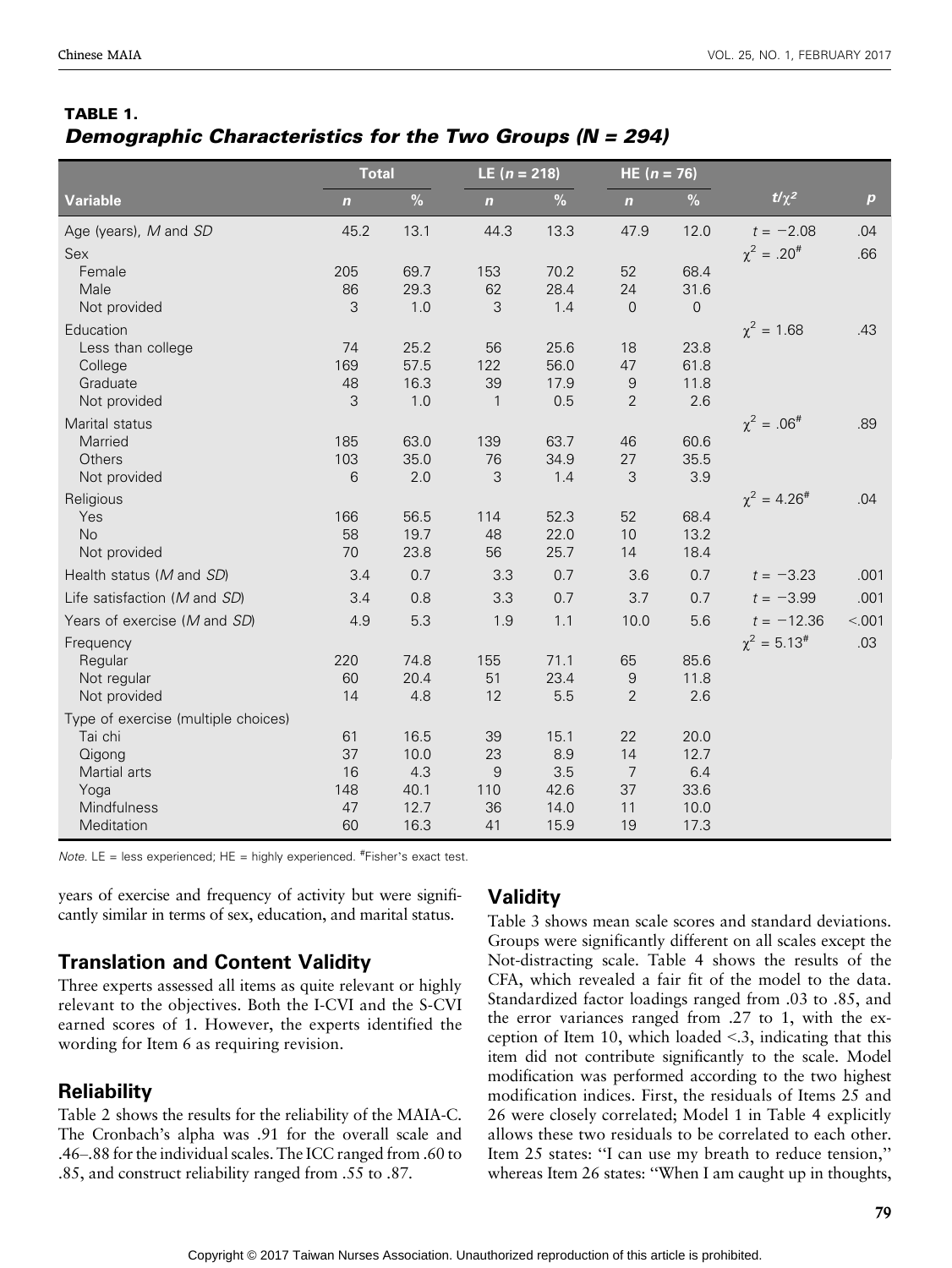| <b>Scale</b>         | <b>Item</b> | $\mathbf n$    | <b>Alpha</b> | <b>ICC</b> | 95% CI     | <b>Construct</b> |
|----------------------|-------------|----------------|--------------|------------|------------|------------------|
| <b>Noticing</b>      | $1 - 4$     | $\overline{4}$ | .76          | .68        | 0.38, 0.83 | .77              |
| Not-distracting      | $5 - 7$     | 3              | .58          | .60        | 0.22, 0.79 | .62              |
| Not-worrying         | $8 - 10$    | 3              | .46          | .73        | 0.47, 0.85 | .55              |
| Attention regulation | $11 - 17$   |                | .85          | .85        | 0.71, 0.92 | .86              |
| Emotional awareness  | $18 - 22$   | 5              | .88          | .84        | 0.68, 0.91 | .87              |
| Self-regulation      | $23 - 26$   | $\overline{4}$ | .81          | .82        | 0.64, 0.90 | .82              |
| Body listening       | $27 - 29$   | 3              | .87          | .83        | 0.67, 0.91 | .86              |
| Trusting             | $30 - 32$   | 3              | .86          | .83        | 0.66, 0.91 | .81              |

#### TABLE 2. Reliability of the MAIA-C

Note. MAIA-C = multidimensional assessment of interoceptive awareness in Chinese; ICC = intraclass correlation coefficient.

I can calm my mind by focusing on my body/breathing.'' The content of these two Self-regulation items is similar in that awareness of breathing is used in both items as a tool in selfregulation. Second, the residuals of Items 11 and 12 were closely correlated, which is permitted in Model 2. Item 11 states: ''I can pay attention to my breath without being distracted by things happening around me,'' whereas Item 12 states: ''I can maintain awareness of my inner bodily sensations even when there is a lot going on around me.'' The content of these two Attention regulation items is similar in that attention is kept on the body or breathing despite potential distractions. Model fit significantly improved after the item residuals were allowed to correlate with each other.

## **Discussion**

This study aimed to translate the MAIA from English into traditional Chinese and to assess the reliability and validity of the MAIA-C. The results support the reliability and validity of most of the MAIA-C scales. The MAIA-C showed high content validity; overall internal consistency reliability; and acceptable test-retest reliability, composite reliability, and construct validity in individuals with mind-body practice. The MAIA-C received high scores for the I-CVI and S-CVI from a panel of experts. Experts judged all of the items as quite relevant or highly relevant and found that the Chinese translation of Item 6, ''I distract myself from sensations of discomfort,'' required revision, although the participants in the cognitive interviews did not find any difficulties with this item. The MAIA-C satisfied content validation, with its items representing the content domains and concepts.

The Cronbach's alpha for the overall scale indicates high internal consistency reliability. The Cronbach's alpha for six of the eight scales was in the acceptable range, with only the Not-distracting and Not-worrying falling below .7. This result is similar to the MAIA in the original English version (Mehling et al., 2012, 2013), the German version (Bornemann et al., 2015), the Spanish version (Valenzuela-Moguillansky & Reyes-Reyes, 2015), and the Italian version (Calı´, Ambrosini, Picconi, Mehling, & Committeri, 2015). We share the opinion of Valenzuela-Moguillansky and Reyes-Reyes (2015) that these two scales contain an

TABLE 3.

Between-Group Differences in the MAIA-C Scales (N = 294)

|                      | <b>Total</b> |           | LE $(n = 218)$ |           | $HE(n = 76)$ |           |         |                  |
|----------------------|--------------|-----------|----------------|-----------|--------------|-----------|---------|------------------|
| <b>Scale</b>         | <b>Mean</b>  | <b>SD</b> | <b>Mean</b>    | <b>SD</b> | <b>Mean</b>  | <b>SD</b> |         | $\boldsymbol{p}$ |
| Noticing             | 3.59         | 0.86      | 3.51           | 0.83      | 3.81         | 0.91      | $-2.76$ | .01              |
| Not-distracting      | 2.07         | 0.94      | 2.05           | 0.94      | 2.13         | 0.94      | $-0.58$ | .56              |
| Not-worrying         | 1.98         | 0.81      | 1.91           | 0.78      | 2.18         | 0.87      | $-2.45$ | .02              |
| Attention regulation | 3.11         | 0.79      | 3.03           | 0.76      | 3.34         | 0.77      | $-3.05$ | .003             |
| Emotional awareness  | 3.53         | 0.88      | 3.47           | 0.87      | 3.70         | 0.88      | $-2.06$ | .04              |
| Self-regulation      | 3.20         | 0.91      | 3.08           | 0.91      | 3.55         | 0.80      | $-3.98$ | < 0.001          |
| Body listening       | 3.07         | 0.97      | 2.95           | 0.92      | 3.40         | 1.05      | $-3.54$ | .001             |
| Trusting             | 3.44         | 0.88      | 3.36           | 0.89      | 3.68         | 0.82      | $-2.74$ | .006             |

Note. MAIA-C = multidimensional assessment of interoceptive awareness in Chinese; LE = less experienced; HE = highly experienced.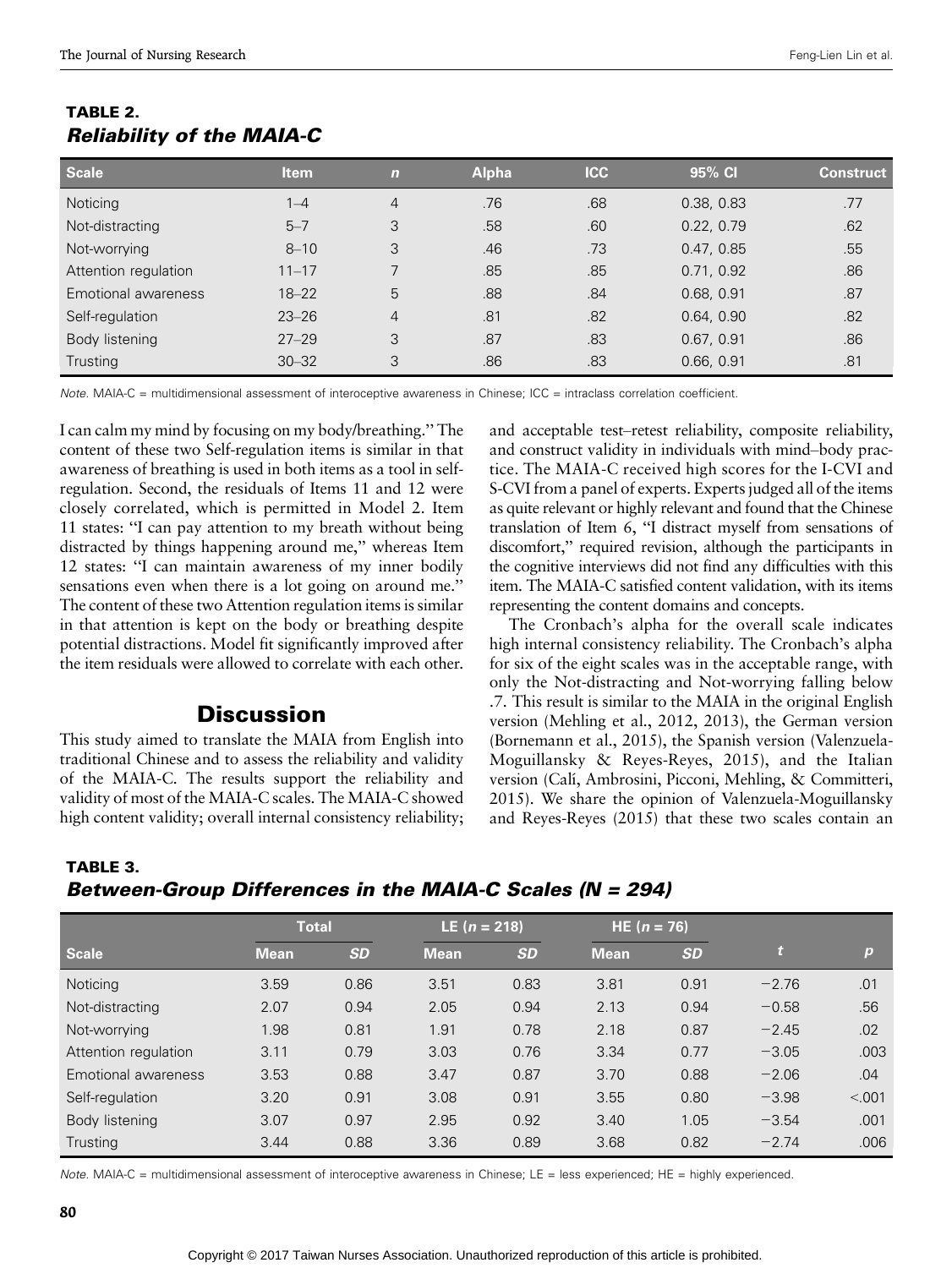| <b>Model</b>       |         | $\sqrt{p}$ |     |          |      | $df = \chi^2/df$ RMSEA 95% Cl |      |     | RMR GFI AGFI CFI RFI |     |     | <b>CN</b> |
|--------------------|---------|------------|-----|----------|------|-------------------------------|------|-----|----------------------|-----|-----|-----------|
| Eight-factor model | 1190.95 | < 0.001    |     | 436 2.73 | .076 | 0.07.0.08                     | .097 | .80 | .76                  | .95 | 92  | 125.9     |
| Model 1            | 1055.66 | < 0.01     | 435 | 2.43     | .070 | 0.06, 0.08                    | .095 | .82 | .78                  | .96 | .93 | 134.8     |
| Model 2            | 978.27  | < 0.01     | 434 | 2.25     | .065 | 0.06. 0.07                    | .095 | .83 | .79                  | .96 | .93 | 143.5     |

#### TABLE 4. Confirmatory Factor Analysis Fit Indices of MAIA-C

Note. MAIA-C = multidimensional assessment of interoceptive awareness in Chinese; RMSEA = root mean square error of approximation; CI = confidence interval; RMR = root mean square residual; GFI = goodness-of-fit index; AGFI = adjusted goodness-of-fit index; CFI = comparative fit index; RFI = relative fit index:  $CN =$  critical  $N$ .

overly small number of items (three) and that all but one are reverse scored. Cronbach's alphas depend on the number of scale items. Therefore, low item numbers may indicate low internal consistency reliability (Yeh, 2002). Although it has been suggested to add more items if scale alphas are  $\leq$ .8 (Polit & Beck, 2010), based on the content validity considerations and questionnaire burden, we decided to retain the original items without adding more items. The composite reliability of all the eight scales showed acceptable consistency. The ICC for scales showed acceptable test-retest reliability, which is more sensitive to detecting systematic error (Yen & Lo, 2002). The Not-distracting scale conceptualizes the tendency not to ignore or distract oneself from discomfort and includes three items that assess the level of one's body awareness and the degree of coping with discomfort. The Not-worrying scale focuses on emotional distress or worry from discomfort, which involves three items to assess the level of one's negative emotion or discomfort-related worry. Therefore, the survey takers may be confused regarding the actual intent of the above mentioned scales.

The CFA showed a moderate model fit with indices, which is similar to the original version (Mehling et al., 2012, 2013). The factor loading of Item 10, ''I can notice an unpleasant body sensation without worrying about it,'' was G.3, indicating that the item did not contribute to the scale. This item was the only positive-scored item of the Notworrying scale, with the other two items being reversed. Making the direction for this item consistent with the other items in the scale may improve its consistency reliability (Currey, Callahan, & DeVellis, 2002). Model modifications were made for close between-item correlations. However, Models 1 and 2 were similar to the eight-factor model, which suggests the requirement of validation by using exploratory factor analysis. This scale may also need revision in future studies. Similar to the original version, the contrasting group validity showed strong differences between the LE and HE groups, with the HE group consistently reporting higher scores for interoceptive awareness (Mehling et al., 2012).

Mean scores for the Not-distracting and Not-worrying scales in the MAIA-C were lower than those in the original English-language version. This may indicate the potential effect of cultural differences between Americans and Taiwanese. Regarding distraction, the relief of pain using acupuncture, massage, hot packing, Chinese herbal medicine, passive pain endurance, and keeping busy with other things as a distraction from pain are coping methods that are widely familiar to Taiwanese (and, by extension, most ethnic Chinese) for dealing with uncomfortable states (Lee, Cheng, Wang, & Lin, 2008; Yu & Yu, 2003). Nurses in Taiwan teach patients with pain to watch television or listen to music. Previous studies have shown that active distraction (electronic gaming systems) was associated with greater reductions in pain than passive distraction (television) or no distraction (Jameson, Trevena, & Swain, 2011). However, distraction has also been questioned as a means for coping with chronic pain (Goubert, Crombez, Eccleston, & Devulder, 2004). The mind-body activities that Americans typically use to cope with discomfort include exercise (35%) such as walks and tai chi; cognitive methods (27%) such as watching television, reading, and listening to music; and religious activities (21%) such as praying (Barry et al., 2004). Therefore, American and ethnically Chinese cultures may cope with discomfort somewhat differently. The score for Not-worrying in the MAIA-C was lower than that for the original version, which was tested on English speakers (Mehling et al., 2012). Regarding worrying, the healthcare services in Taiwan are accessible and affordable via the National Health Insurance Administration. Taiwanese had an average of 15 clinic visits per person in 2012 and, as we may speculate, may not typically try to calm their minds when they feel uncomfortable. Therefore, the mean scores for Not-worrying on the MAIA-C may be influenced by the national healthcare environment in Taiwan. Cultural or regional differences suggest the need to modify these scales accordingly.

Two limitations of this study must be considered. First, we did not test for cross-culture validity. Future research should test the validity of the MAIA and the MAIA-C simultaneously. Second, all of the study participants were from Taiwan and therefore may not represent other Chinese-speaking populations. In future studies, the study population may be expanded to assess the applicability of the MAIA-C to all ethnically Chinese populations.

#### Conclusions

The MAIA-C was shown as having acceptable reliability and validity. Therefore, the MAIA-C is a valid tool for assessing self-reported interoceptive awareness among Chinese-speaking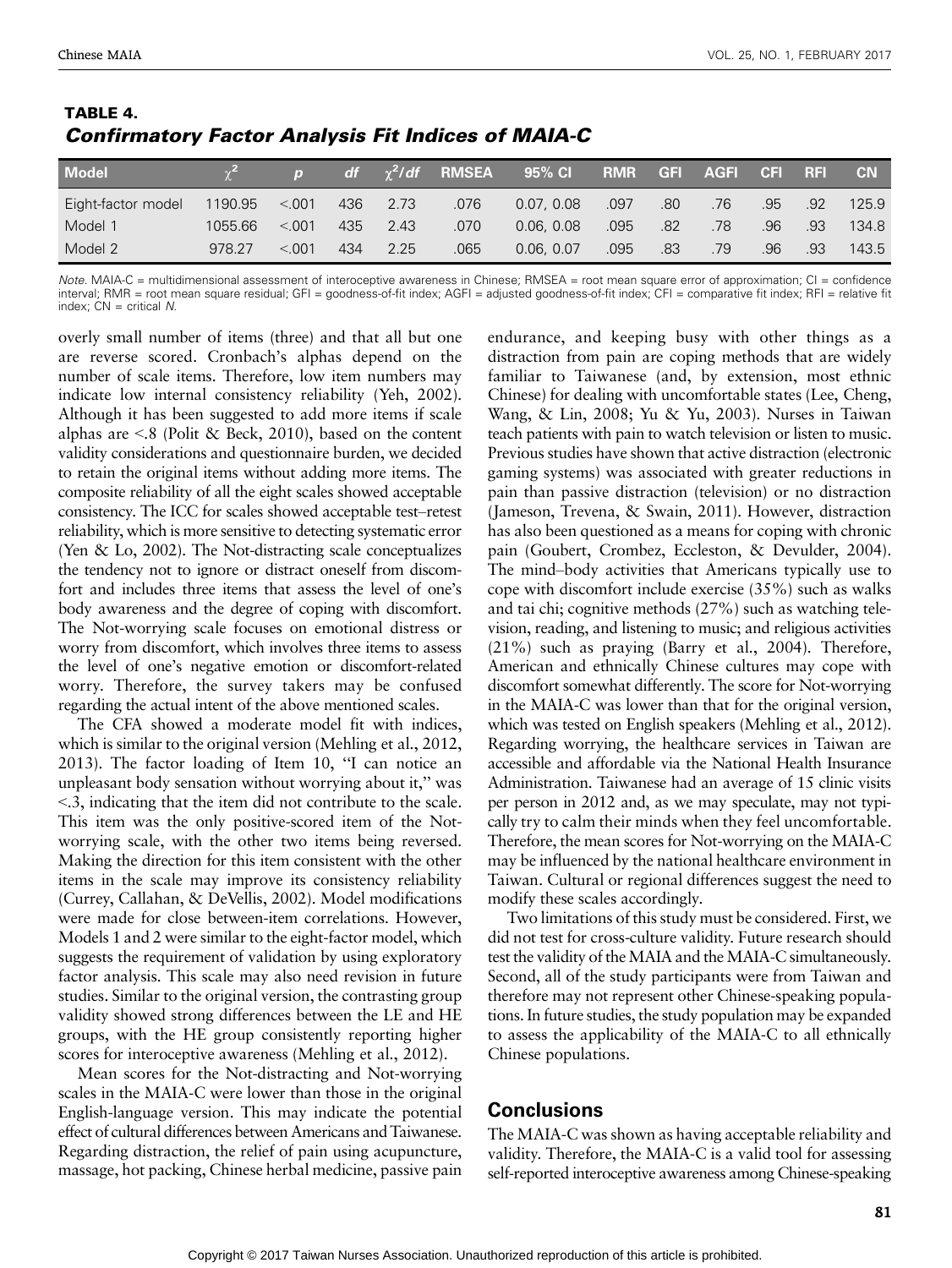individuals who undergo mind-body interventions—especially tai chi, qigong, martial arts, yoga, mindfulness, and meditation in community settings. However, further study is necessary to validate this instrument in Chinese-speaking populations outside Taiwan.

## Acknowledgments

We give our sincere thanks to Dr. Wolf Mehling for permitting us to translate the instrument. Furthermore, we thank all of the experts and participants in the study.

## References

- Ainley, V., Maister, L., Brokfeld, J., Farmer, H., & Tsakiris, M. (2013). More of myself: Manipulating interoceptive awareness by heightened attention to bodily and narrative aspects of the self. Consciousness and Cognition, 22(4), 1231-1238. doi:10.1016/ j.concog.2013.08.004
- Bagozzi, R. P., & Yi, Y. (1988). On the evaluation of structural equation models. Journal of the Academic of Marketing Science, 16(1), 76-79. doi:10.1177/009207038801600107
- Barry, L. C., Kerns, R. D., Guo, Z., Duong, B. D., Iannone, L. P., & Reid, M. C. (2004). Identification of strategies used to cope with chronic pain in older persons receiving primary care from a Veterans Affairs Medical Center. Journal of the American Geriatrics Society, 52(6), 950-956. doi:10.1111/j.1532-5415.2004 .52263.x
- Beaton, D. E., Bombardier, C., Guillemin, F., & Ferraz, M. B. (2000). Guidelines for the process of cross-cultural adaptation of self-report measures. Spine, 25(24), 3186-3191. doi:10.1097/ 00007632-200012150-00014
- Bornemann, B., Herbert, B. M., Mehling, W. E., & Singer, T. (2015). Differential changes in self-reported aspects of interoceptive awareness through 3 months of contemplative training. Frontiers in Psychology, 5, 1504. doi:10.3389/fpsyg.2014.01504
- Calí, G., Ambrosini, E., Picconi, L., Mehling, W. E., & Committeri, G. (2015). Investigating the relationship between interoceptive accuracy, interoceptive awareness, and emotional susceptibility. Frontiers in Psychology, 6, 1202. doi:10.3389/fpsyg.2015.01202
- Chan, R. R., Giardino, N., & Larson, J. L. (2015). A pilot study: Mindfulness meditation intervention in COPD. International Journal of Chronic Obstructive Pulmonary Disease, 10, 445-454. doi:10.2147/copd.s73864
- Currey, S. S., Callahan, L. F., & DeVellis, R. F. (2002). Five-item rheumatology attitudes index (RAI): Disadvantages of a single positively worded item (Unpublished paper). Thurston Arthritis Research Center, University of North Carolina, Chapel Hill.
- Donesky-Cuenco, D., Nguyen, H. Q., Paul, S., & Carrieri-Kohlman, V. (2009). Yoga therapy decreases dyspnearelated distress and improves functional performance in people with chronic obstructive pulmonary disease: A pilot study. Journal of Alternative and Complementary Medicine, 15(3), 225-234. doi:10.1089/acm.2008.0389
- Fleiss, J. L., Levin, B., & Paik, M. C. (2004). The measurement of interrater agreement. Statistical methods for rates and proportions (3rd ed., pp. 598–626). Hoboken, NJ: John Wiley. doi:10.1002/0471445428.ch18
- Garfinkel, S. N., Seth, A. K., Barrett, A. B., Suzuki, K., & Critchley, H. D. (2015). Knowing your own heart: Distinguishing interoceptive accuracy from interoceptive awareness. Biological Psychology, 104, 65-74. doi:10.1016/j.biopsycho.2014.11.004
- Goubert, L., Crombez, G., Eccleston, C., & Devulder, J. (2004). Distraction from chronic pain during a pain-inducing activity is associated with greater post-activity pain. Pain,  $110(1-2)$ , 220-227. doi:10.1016/j.pain.2004.03.034
- Huang, H. W., Hsueh, K. C., Lu, C. C., & Huang, C. L. (2016). Psychometric evaluation of the cigarette withdrawal scale (Chinese version) in male smokers in Taiwan. The Journal of Nursing Research, 24(2), 118-125. doi:10.1097/jnr.0000000000000113
- Jameson, E., Trevena, J., & Swain, N. (2011). Electronic gaming as pain distraction. Pain Research & Management, 16(1), 27-32.
- Kaplan, D. (1990). Evaluating and modifying covariance structure models: A review and recommendation. Multivariate Behavioral Research, 25(2), 137-155. doi:10.1207/s15327906mbr2502\_1
- Khalsa, S. S., Rudrauf, D., Damasio, A. R., Davidson, R. J., Lutz, A., & Tranel, D. (2008). Interoceptive awareness in experienced meditators. Psychophysiology, 45(4), 671-677. doi:10.1111/j.1469-8986.2008.00666.x
- Khalsa, S. S., Rudrauf, D., Feinstein, J. S., & Tranel, D. (2009). The pathways of interoceptive awareness. Nature Neuroscience, 12(12), 1494-1496. doi:10.1038/nn.2411
- Kinser, P. A., Elswick, R. K., & Kornstein, S. (2014). Potential long-term effects of a mind-body intervention for women with major depressive disorder: Sustained mental health improvements with a pilot yoga intervention. Archives of Psychiatric Nursing, 28(6), 377–383. doi:10.1016/j.apnu.2014.08.014
- Lee, C. Y., Cheng, S. F., Wang, J. J., & Lin, J. I. (2008). Chronic pain coping experiences of institutionalized elderly. The Journal of Nursing, 55(4), 53-62. doi:10.6224/jn.55.4.53
- Mehling, W. E., Daubenmier, J., Price, C. J., Acree, M., Bartmess, E., & Stewart, A. L. (2013). Self-reported interoceptive awareness in primary care patients with past or current low back pain. Journal of Pain Research, 6, 403-418. doi:10.2147/ JPR.S42418
- Mehling, W. E., Gopisetty, V., Daubenmier, J., Price, C. J., Hecht, F. M., & Stewart, A. (2009). Body awareness: Construct and self-report measures. PLoS One, 4(5), e5614. doi:10.1371/ journal.pone.0005614
- Mehling, W. E., Price, C., Daubenmier, J. J., Acree, M., Bartmess, E., & Stewart, A. (2012). The Multidimensional Assessment of Interoceptive Awareness (MAIA). PLoS One, 7(11), e48230. doi:10.1371/journal.pone.0048230
- Mehling,W. E.,Wrubel, J., Daubenmier, J. J., Price, C. J., Kerr, C. E., Silow, T., ... Stewart, A. L. (2011). Body awareness: A phenomenological inquiry into the common ground of mindbody therapies. Philosophy, Ethics, and Humanities in Medicine, 6, 6. doi:10.1186/1747-5341-6-6
- Moore, A., Gruber, T., Derose, J., & Malinowski, P. (2012). Regular, brief mindfulness meditation practice improves electrophysiological markers of attentional control. Frontiers in Human Neuroscience, 6, 18. doi:10.3389/fnhum.2012.00018
- National Center for Complementary and Integrative Health. (2015). Mind and Body Practices. Retrieved from [https://nccih.nih.gov/](https://nccih.nih.gov/health/mindbody) [health/mindbody](https://nccih.nih.gov/health/mindbody)
- Nunnally, J. C., & Bernstein, I. H. (1994). Psychometric theory. New York, NY: McGraw-Hill.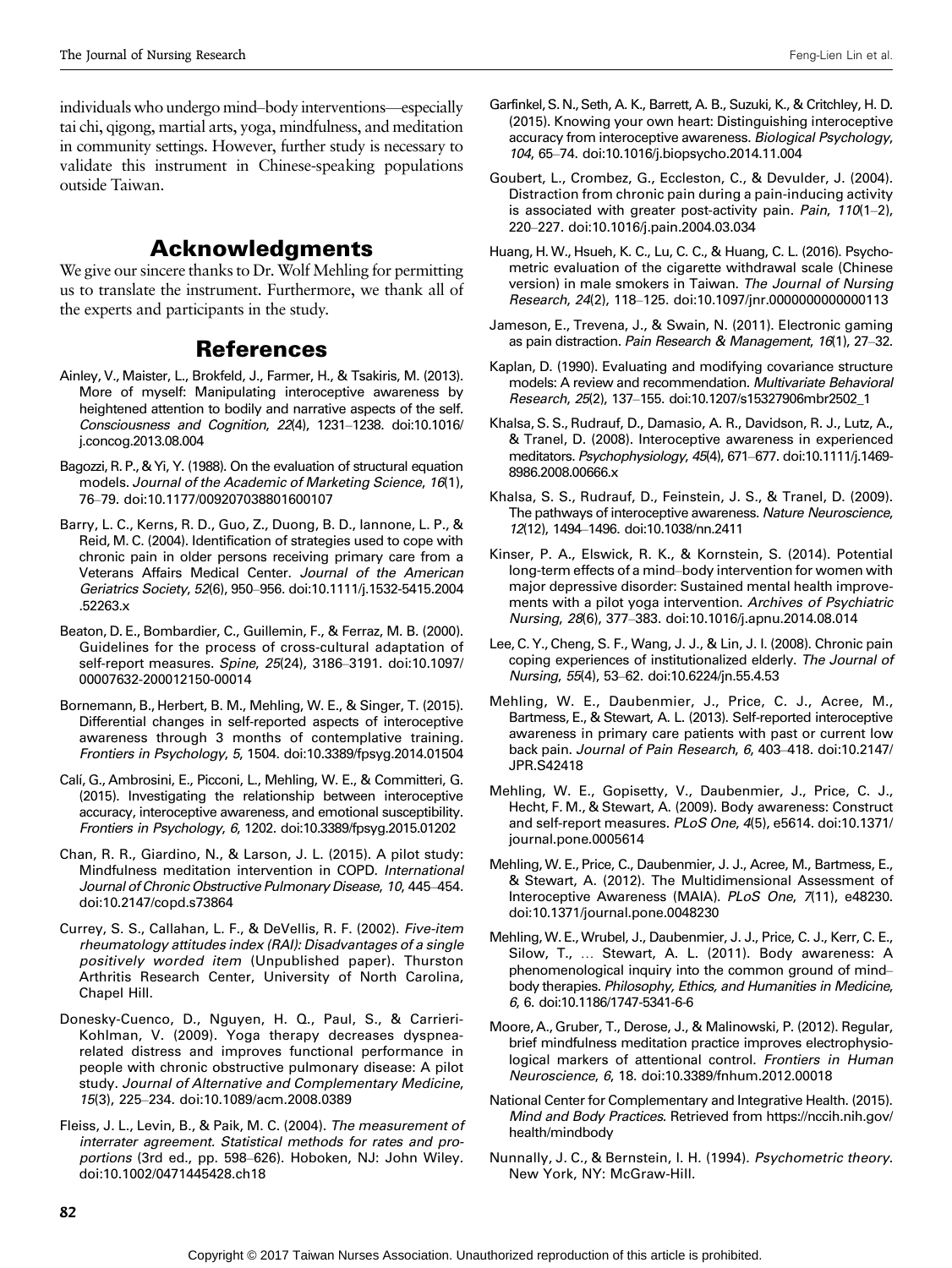- Parkin, L., Morgan, R., Rosselli, A., Howard, M., Sheppard, A., Evans, D., ... Dunn, B. (2014). Exploring the relationship between mindfulness and cardiac perception. Mindfulness, 5(3), 298-313. doi:10.1007/s12671-012-0181-7
- Peters, M., & Passchier, J. (2006). Translating instruments for cross-cultural studies in headache research. Headache, 46(1), 82-91. doi:10.1111/j.1526-4610.2006.00298.x
- Polit, D. F., & Beck, C. T. (2010). Nursing research: Generating and assessing evidence for nursing practice (9th ed.). Philadelphia, PA: Lippincott Williams & Wilkins.
- Portney, L. G., & Watkins, M. P. (2009). Foundations of clinical research: Applications to practice (3rd ed.). Upper Saddle River, NJ: Pearson/Prentice Hall.
- Raine-Eudy, R. (2000). Using structural equation modeling to test for differential reliability and validity: An empirical demonstration. Structural Equation Modeling, 7(1), 124-141. doi:10 .1207/S15328007SEM0701\_07
- Raykov, T. (1997). Estimation of composite reliability for congeneric measures. Applied Psychological Measurement, 21(2), 173-184. doi:10.1177/01466216970212006
- Robert McComb, J. J., Tacon, A., Randolph, P., & Caldera, Y. (2004). A pilot study to examine the effects of a mindfulness-based stress-reduction and relaxation program on levels of stress hormones, physical functioning, and submaximal exercise responses. Journal of Alternative and Complementary Medicine, 10(5), 819-827. doi:10.1089/acm.2004.10.819
- Robins, J. L., McCain, N. L., Gray, D. P., Elswick, R. K. Jr., Walter, J. M., & McDade, E. (2006). Research on psychoneuroimmunology: Tai Chi as a stress management approach for individuals with HIV disease. Applied Nursing Research, 19(1), 2-9. doi:10.1016/j.apnr.2005.03.002
- Valenzuela-Moguillansky, C., & Reyes-Reyes, A. (2015). Psychometric properties of the multidimensional assessment of

interoceptive awareness (MAIA) in a Chilean population. Frontiers in Psychology, 6, 120. doi:10.3389/fpsyg.2015.00120

- van't Wout, M., Faught, S., & Menino, D. (2013). Does interoceptive awareness affect the ability to regulate unfair treatment by others? Frontiers in Psychology, 4, 880. doi:10.3389/fpsyg.2013 .00880
- Waltz, C. F., Strickland, O., & Lenz, E. R. (2010). Measurement in nursing and health research. New York, NY: Springer Publishing Company.
- Wolsko, P. M., Eisenberg, D. M., Davis, R. B., & Phillips, R. S. (2004). Use of mind-body medical therapies. Journal of General Internal Medicine, 19(1), 43-50. doi:10.1111/j.1525-1497 .2004.21019.x
- Yan, J. H., Guo, Y. Z., Yao, H. M., & Pan, L. (2013). Effects of Tai Chi in patients with chronic obstructive pulmonary disease: Preliminary evidence. PLoS One, 8(4), e61806. doi:10.1371/journal .pone.0061806
- Yeh, M. L. (2002). Assessing the reliability and validity of the Chinese version of the California critical thinking disposition inventory. International Journal of Nursing Studies, 39(2), 123Y132. doi:10.1016/S0020-7489(01)00019-0
- Yeh, M. L., & Chen, H. H. (1998). Translation and validity of measurement instruments. Chang Gung Nursing, 9(1), 64-68. (Original work published in Chinese)
- Yeh, M. L., & Gau, M. L. (1999). Introduction to structural equation modeling and LISREL. The Journal of Nursing Research, 7(5), 490–497. (Original work published in Chinese)
- Yen, M., & Lo, L. H. (2002). Examining test-retest reliability: An intra-class correlation approach. Nursing Research, 51(1), 59-62. doi:10.1097/00006199-200201000-00009
- Yu, S., & Yu, H. Y. (2003). The management of chronic pain for community elderly. The Journal of Nursing, 50(3), 43-48. doi:10 .6224/JN.50.3.43